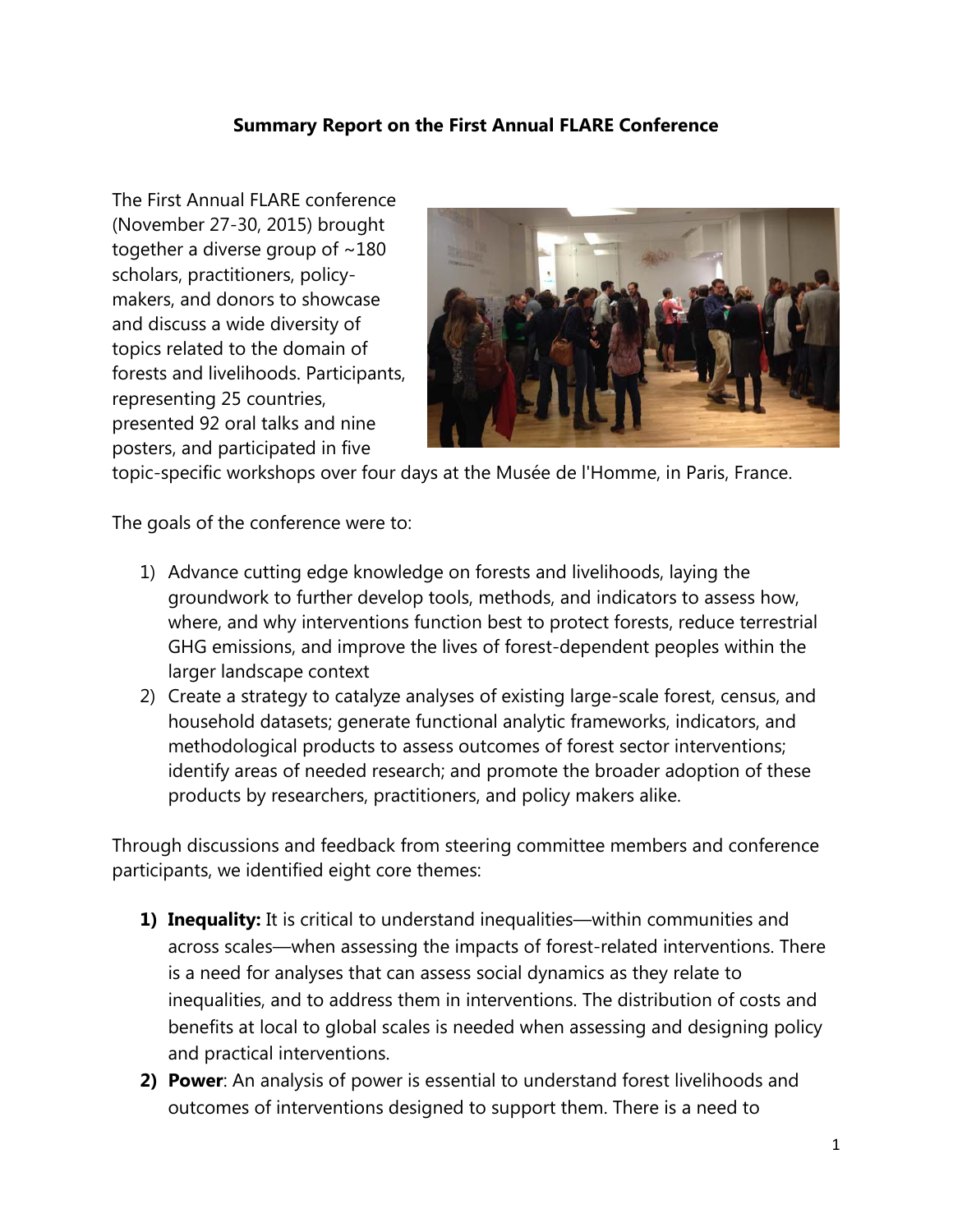distinguish between participation and representation (wherein there are binding,



responsive agreements, not just channels of communication). Communities of practice, broadly understood, including local or within country networks as well as international ones like FLARE, can help be a kind of "counter power" to entrenched interests, and bridge local issues and interests with broader policies and processes.

- **3) Forests versus non-forest livelihoods:** Forests may provide income and livelihoods benefits, but how do these compare to other potential livelihood activities? What is the effectiveness of forest-based livelihoods activities as pathways to prosperity compared to other potential pathways that may involve forest clearing or non-use of forest resources, such as migration from forest areas? Further, under what conditions (market, social, etc.) and at what scales does forest use shift from conservation to consumption? There is a need for criteria and methods to assess different approaches that consider not only economic dimensions, but also social and environmental ones relating to forest use and conservation. Few studies place forest activities in comparative context, which is especially important from a policy perspective.
- **4) Data and evidence:** We need more and better data on forest-livelihood linkages at multiple scales (from household through to country). Synergies and gaps in existing data, both at the same scale (e.g. households in different contexts, but also across scales, such as checking national scale data with local data) also need investigating. Assessing the quality and usability of existing data, especially



large datasets, is key. The trend is toward an obsession with quantifiable objectivity that perceptions are dismissed, but actually perceptions may in many cases be as or more important as they are associated with actual behavior. (Re)consideration of perception data and its relationship to more objective measures is needed.

**5) Impact assessment:** Credible, practical, and forward-looking impact evaluation tools area needed. Rigorous impact evaluation and randomized control trials are